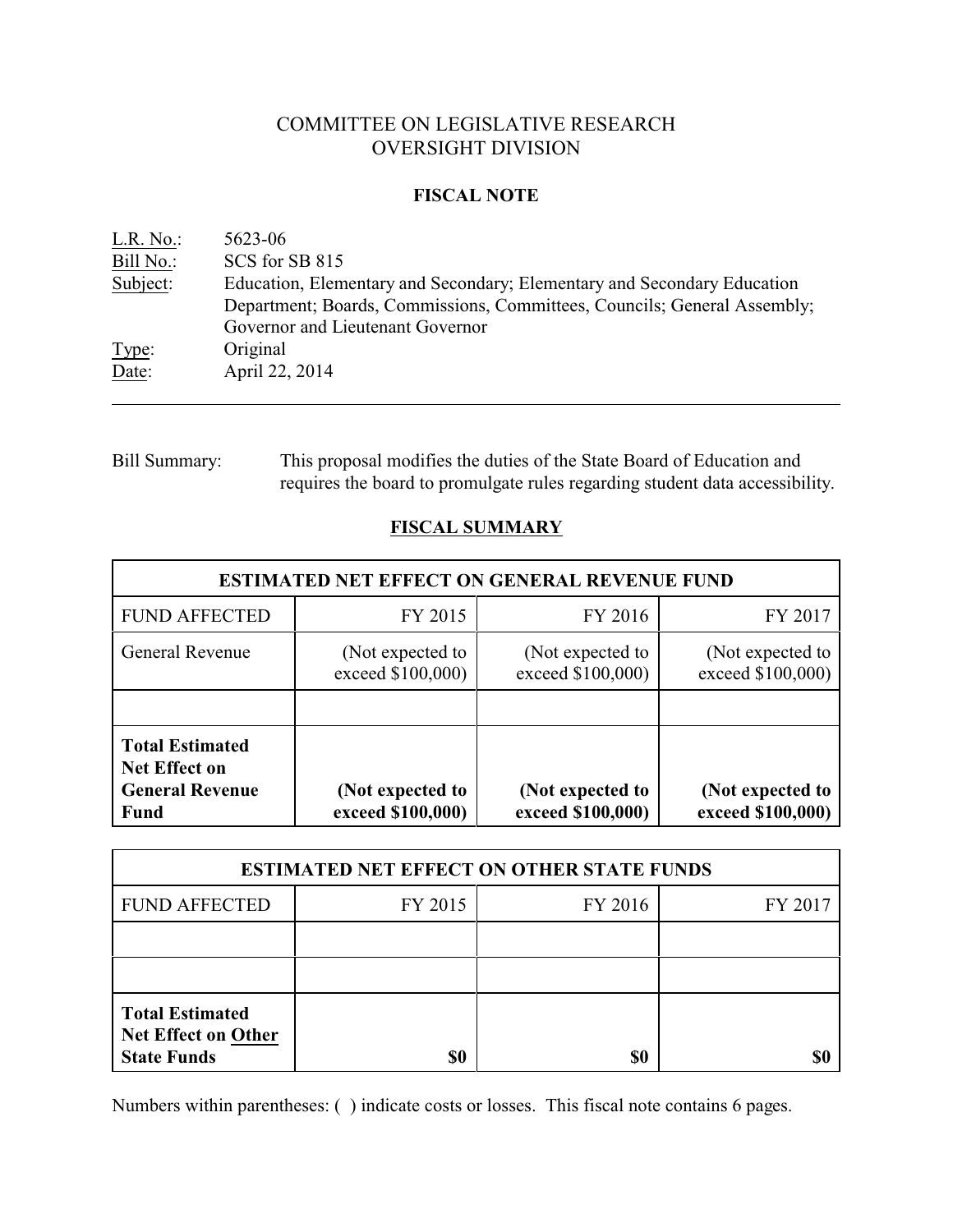L.R. No. 5623-06 Bill No. SCS for SB 815 Page 2 of 6 April 22, 2014

| <b>ESTIMATED NET EFFECT ON FEDERAL FUNDS</b>                               |         |         |         |  |  |
|----------------------------------------------------------------------------|---------|---------|---------|--|--|
| <b>FUND AFFECTED</b>                                                       | FY 2015 | FY 2016 | FY 2017 |  |  |
|                                                                            |         |         |         |  |  |
|                                                                            |         |         |         |  |  |
| <b>Total Estimated</b><br><b>Net Effect on All</b><br><b>Federal Funds</b> |         |         |         |  |  |

| <b>ESTIMATED NET EFFECT ON FULL TIME EQUIVALENT (FTE)</b>    |         |         |         |  |
|--------------------------------------------------------------|---------|---------|---------|--|
| <b>FUND AFFECTED</b>                                         | FY 2015 | FY 2016 | FY 2017 |  |
|                                                              |         |         |         |  |
|                                                              |         |         |         |  |
| <b>Total Estimated</b><br><b>Net Effect on</b><br><b>FTE</b> |         |         |         |  |

 $\Box$  Estimated Total Net Effect on All funds expected to exceed \$100,000 savings or (cost).

 $\Box$  Estimated Net Effect on General Revenue Fund expected to exceed \$100,000 (cost).

| <b>ESTIMATED NET EFFECT ON LOCAL FUNDS</b> |         |         |         |
|--------------------------------------------|---------|---------|---------|
| FUND AFFECTED                              | FY 2015 | FY 2016 | FY 2017 |
| <b>Local Government</b>                    | \$0     | \$0     | \$0     |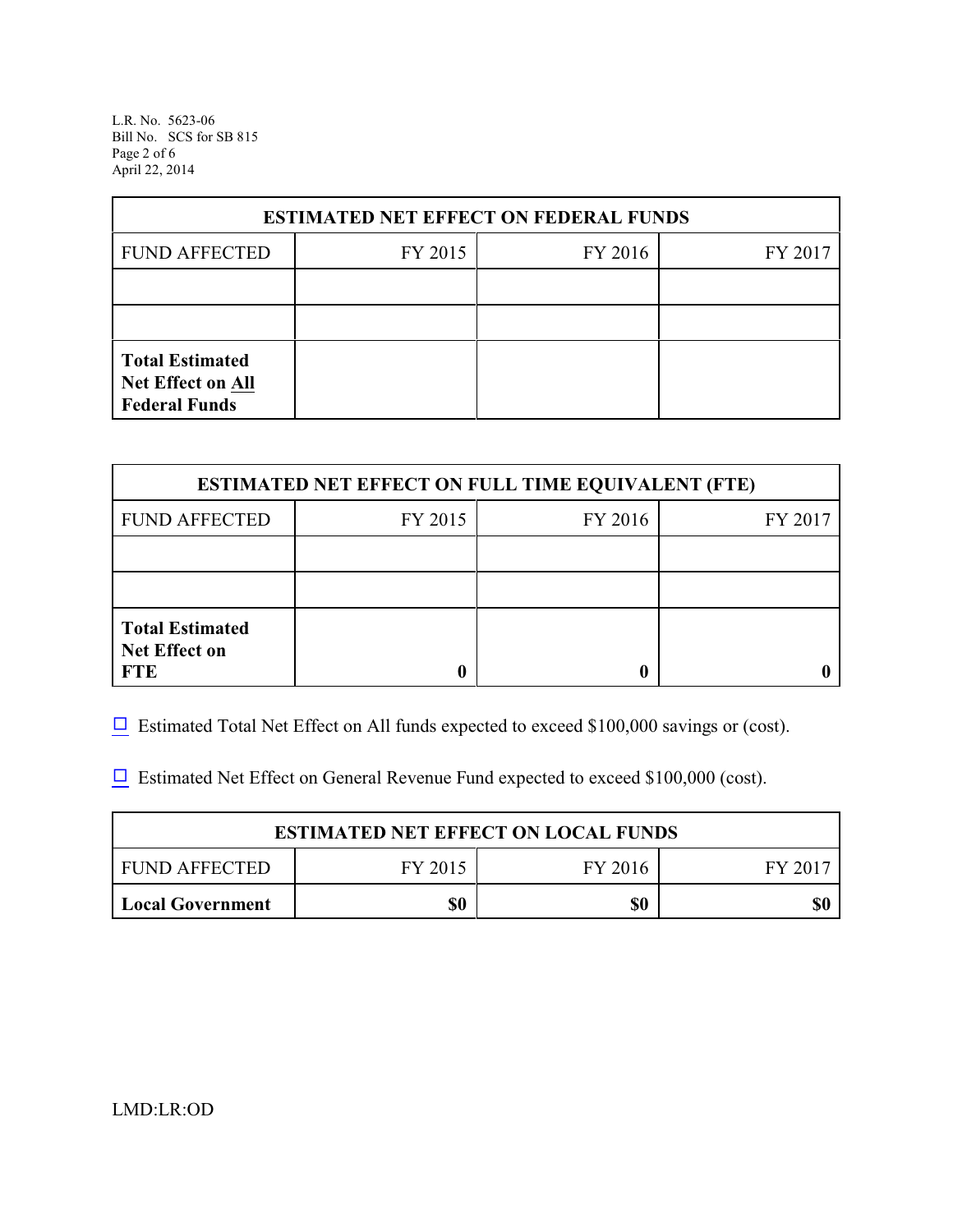L.R. No. 5623-06 Bill No. SCS for SB 815 Page 3 of 6 April 22, 2014

### **FISCAL ANALYSIS**

### ASSUMPTION

Officials from the **Joint Committee on Administrative Rules (JCAR)** stated this proposed legislation is not anticipated to cause a fiscal impact to JCAR beyond its current appropriation.

According to officials from the **Office of Secretary of State (SOS)**, many bills considered by the General Assembly include provisions allowing or requiring agencies to submit rules and regulations to implement the act. The SOS's office is provided with core funding to handle a certain amount of normal activity resulting from each year's legislative session. The fiscal impact for this fiscal note to Secretary of State's office for Administrative Rules is less than \$2,500. SOS recognizes that this is a small amount and does not expect that additional funding would be required to meet these costs. However, SOS also recognizes that many such bills may be passed by the General Assembly in a given year and that collectively the costs may be in excess of what their office can sustain with their core budget. Therefore, SOS reserves the right to request funding for the cost of supporting administrative rules requirements should the need arise based on a review of the finally approved bills signed by the governor.

**Oversight** assumes the SOS could absorb the costs of printing and distributing regulations related to this proposal with core funding. If multiple bills pass which require the printing and distribution of regulations at substantial costs, the SOS could request funding through the appropriation process.

Officials from the **Office of the Governor**, the **Office of the Lieutenant Governor**, the **Missouri House of Representatives**, **Missouri Senate**, and the **Joint Committee on Education** each assume no additional impact.

### *§160.514*

Officials from the **Department of Elementary and Secondary Education (DESE)** assume this proposal will create unknown costs depending on the number of meetings and the number of participants. The makeup of those groups are yet to be determined. Should the group recommend significant changes that are adopted by the state board of education, then a potential exists for significant unknown costs to implement the new standards.

**Oversight** assumes meeting expenses would also be incurred by members of the Commission on Science Assessments created in §160.516.3. Oversight assumes costs for the work group meetings, public hearings, and commission expenses as outlined in the proposal should not

LMD:LR:OD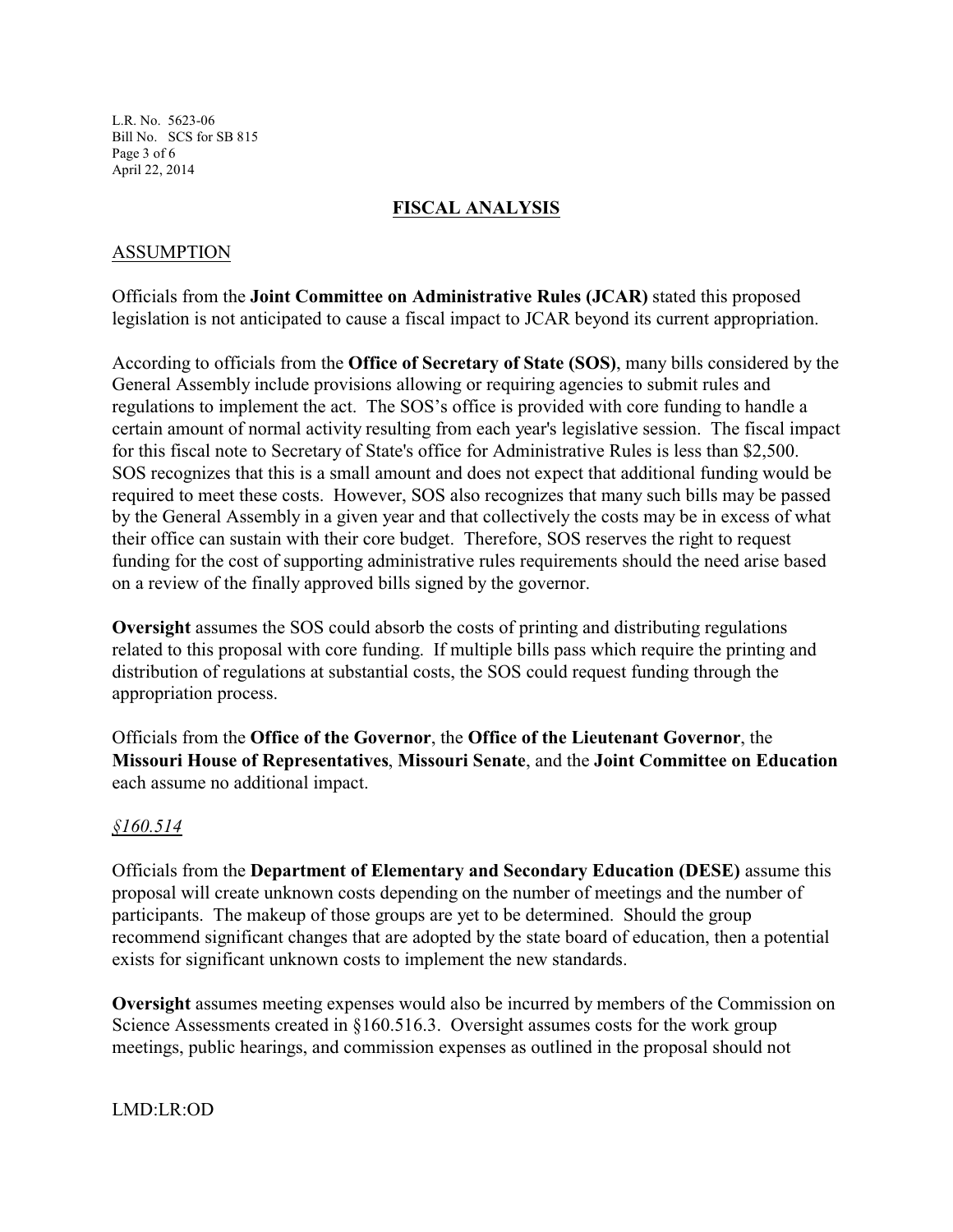L.R. No. 5623-06 Bill No. SCS for SB 815 Page 4 of 6 April 22, 2014

### ASSUMPTION (continued)

exceed \$100,000 per year.

DESE notes that §160.514.6 allows local school districts and charter schools to adopt their own education standards provided the additional standards are in the public domain. DESE is unaware of standards that are not copyrighted. This will result in significant unknown costs.

**Oversight** assumes §160.514.5 is permissive, and for fiscal note purposes only, will assign no fiscal impact.

## *§161.855.2*

DESE assumes the inability to use statewide pilot assessments for the 2014-15 school year for Title 1 federal accountability might put in jeopardy the waiver for NCLB. This would limit the local school districts ability to make determinations for Title 1 funds.

**Oversight** assumes the concern regarding the NCLB waiver is speculative and, for fiscal note purposes only, will assign no fiscal impact.

In response to the introduced version of this bill, officials from the **Fulton Public School District** assumed that, should the State Board be prevented from making curriculum material suggestions as outlined in §160.516.1, an additional staff member may be required to research and lead the materials vetting process. Compensation for an additional person plus extra duty stipends for teachers might be the neighborhood of \$90,000- \$110,000 annually.

**Oversight** assumes districts could continue to use existing curriculum materials and would update them as needed. Oversight assumes the process to update curriculum materials could be done with existing resources.

Officials from the following school districts: Blue Springs, Branson, Caruthersville, Charleston R-I, Cole R-I, Columbia, Fair Grove, Francis Howell, Harrison R-IX, Independence, Jefferson City, Johnson County R-7, Kansas City, Kirksville, Kirbyville R-V, Lee's Summit, Malden R-I, Malta Bend, Mexico, Monroe City R-I, Nixa, Parkway, Pattonville, Raymore-Peculiar R-III, Raytown, Riverview Gardens, Sedalia, Sikeston, Silex, Special School District of St. Louis County, Spickard R-II, Springfield, St Joseph, St Louis, St. Charles, Sullivan, Warren County R-III, and Waynesville did not respond to **Oversight's** request for fiscal impact.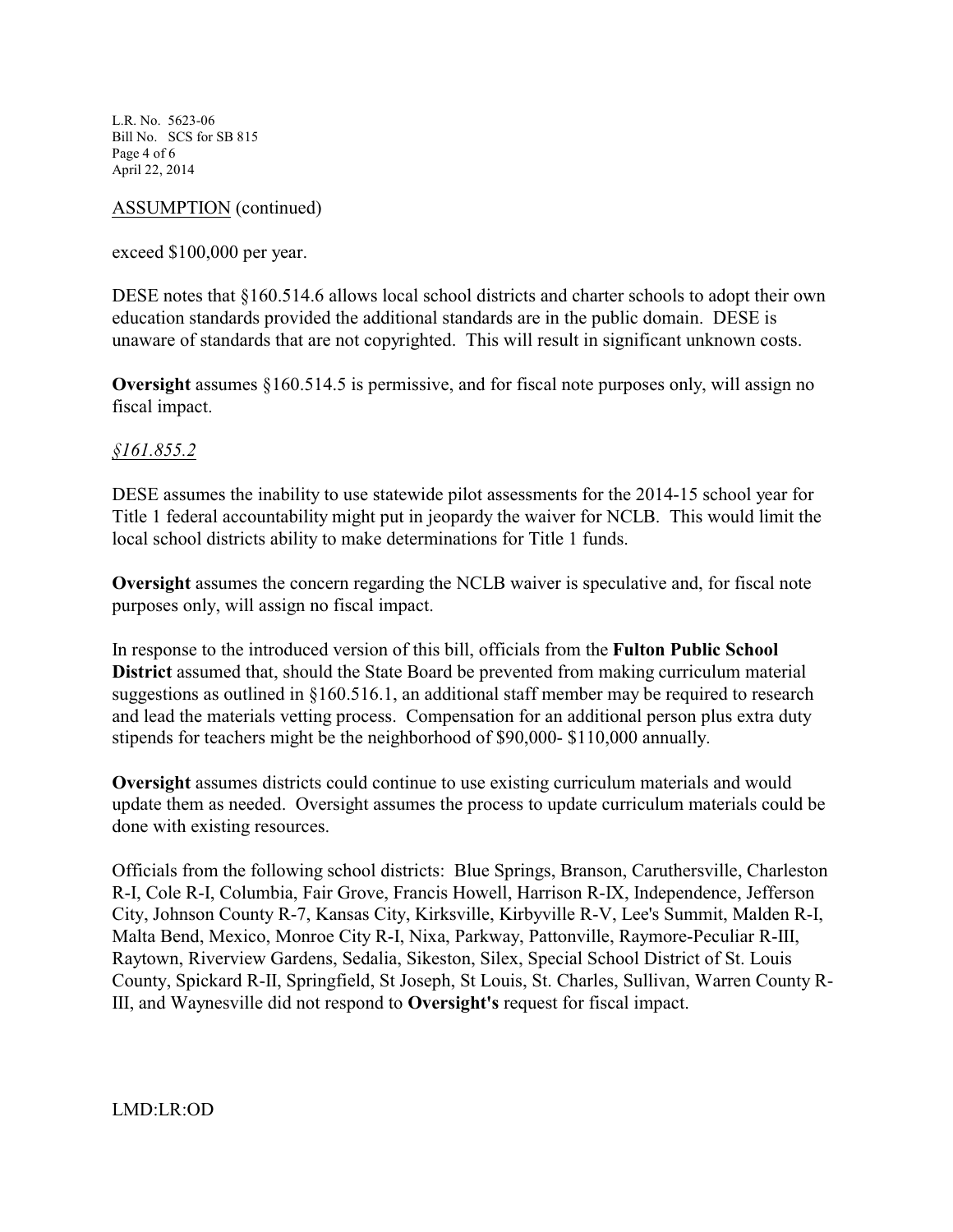L.R. No. 5623-06 Bill No. SCS for SB 815 Page 5 of 6 April 22, 2014

| FISCAL IMPACT - State Government                                                                                                              | FY 2015<br>$(10 \text{ Mo.})$                   | FY 2016<br>$(10 \text{ Mo.})$                                              | FY 2017<br>$(10 \text{ Mo.})$            |
|-----------------------------------------------------------------------------------------------------------------------------------------------|-------------------------------------------------|----------------------------------------------------------------------------|------------------------------------------|
| <b>GENERAL REVENUE</b>                                                                                                                        |                                                 |                                                                            |                                          |
| Costs - Department of Elementary and<br>Secondary Education - Work group,<br>hearing, and commission expenses<br>$(\S\S160.514 \& 160.516.3)$ | exceed<br>\$100,000                             | (Not expected to (Not expected to (Not expected to)<br>exceed<br>\$100,000 | exceed<br>\$100,000                      |
| <b>ESTIMATED NET EFFECT ON</b><br><b>GENERAL REVENUE</b>                                                                                      | <u>(Not expected</u><br>to exceed<br>\$100,000) | <u>(Not expected</u><br>to exceed<br>\$100,000)                            | (Not expected<br>to exceed<br>\$100,000) |
| FISCAL IMPACT - Local Government                                                                                                              | FY 2015<br>$(10 \text{ Mo.})$                   | FY 2016<br>$(10 \text{ Mo.})$                                              | FY 2017<br>$(10 \text{ Mo.})$            |
|                                                                                                                                               | <u>\$0</u>                                      | <u>\$0</u>                                                                 | <u>\$0</u>                               |

### FISCAL IMPACT - Small Business

No direct fiscal impact to small businesses would be expected as a result of this proposal.

### FISCAL DESCRIPTION

SCS/SB 815 - This act modifies the duties of the State Board of Education.

#### *§160.514*

The State Board of Education must convene work groups composed of education professionals whenever it develops, evaluates, modifies, or revises either academic performance standards or learning standards.

The State Board must hold at least three public hearings whenever it develops, evaluates, modifies, or revises either academic performance standards or learning standards, as described in the bill.